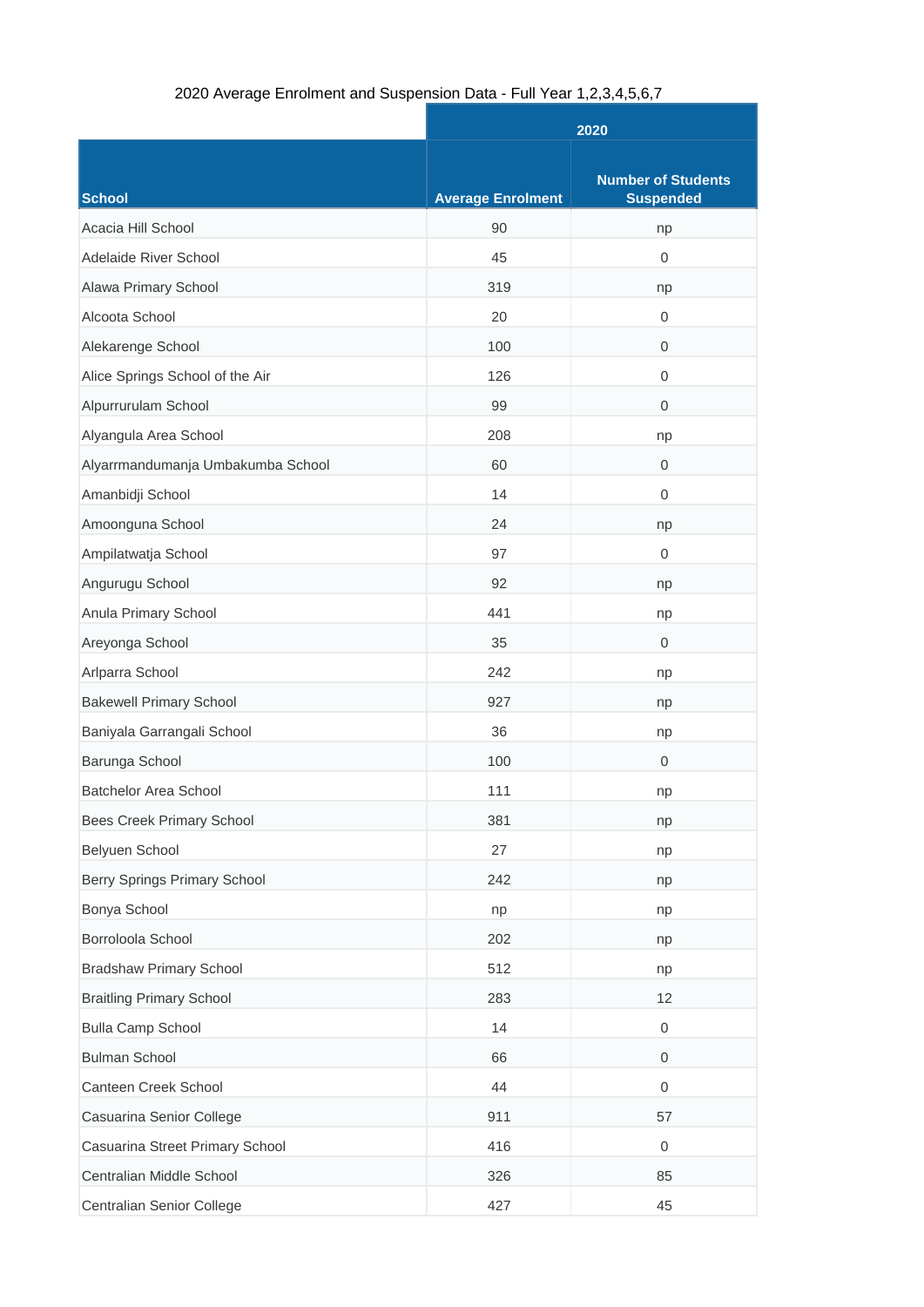| Clyde Fenton Primary School    | 208  | 23                  |
|--------------------------------|------|---------------------|
| Darwin High School             | 1248 | 45                  |
| Darwin Middle School           | 865  | 47                  |
| Douglas Daly School            | np   | np                  |
| Dripstone Middle School        | 523  | 36                  |
| <b>Driver Primary School</b>   | 519  | np                  |
| Dundee Beach School            | 20   | $\mathbf 0$         |
| Durack Primary School          | 463  | np                  |
| <b>Elliott School</b>          | 64   | 0                   |
| Epenarra School                | 46   | 0                   |
| Finke School                   | 29   | 0                   |
| Forrest Parade School          | 102  | 0                   |
| Gapuwiyak School               | 215  | np                  |
| Gillen Primary School          | 244  | 0                   |
| Girraween Primary School       | 505  | $\boldsymbol{0}$    |
| <b>Gray Primary School</b>     | 331  | 14                  |
| Gunbalanya School              | 242  | np                  |
| Haasts Bluff School            | 27   | 0                   |
| Harts Range School             | 66   | np                  |
| Henbury School                 | 141  | np                  |
| Howard Springs Primary School  | 291  | np                  |
| Humpty Doo Primary School      | 393  | 24                  |
| Imanpa School                  | 18   | $\boldsymbol{0}$    |
| Jabiru Area School             | 193  | np                  |
| Jilkminggan School             | 83   | $\,0\,$             |
| Jingili Primary School         | 311  | np                  |
| Kalkaringi School              | 181  | $\mathsf{O}\xspace$ |
| Karama Primary School          | 188  | np                  |
| Katherine High School          | 551  | 87                  |
| Katherine School of the Air    | 197  | 0                   |
| Katherine South Primary School | 345  | np                  |
| Kintore Street School          | 55   | $\boldsymbol{0}$    |
| Lajamanu School                | 205  | np                  |
| Laramba School                 | 65   | $\boldsymbol{0}$    |
| Larapinta Primary School       | 372  | np                  |
| Larrakeyah Primary School      | 531  | $\boldsymbol{0}$    |
| Laynhapuy Homelands School     | 129  | 0                   |
| Leanyer Primary School         | 577  | np                  |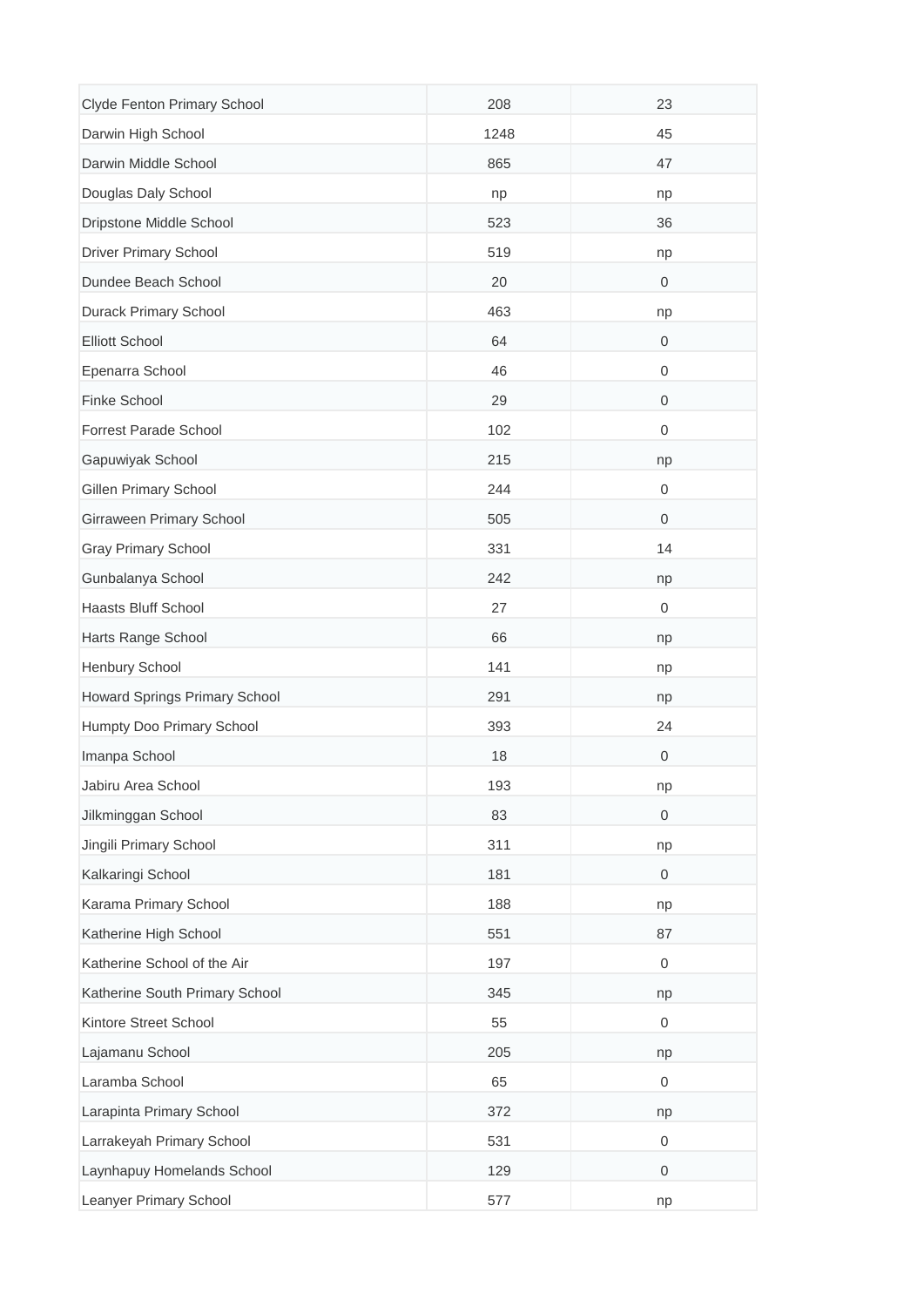| Ludmilla Primary School                         | 118  | np                  |
|-------------------------------------------------|------|---------------------|
| MacFarlane Primary School                       | 207  | 17                  |
| Malak Primary School                            | 216  | np                  |
| Mamaruni School                                 | 57   | 0                   |
| Maningrida College                              | 573  | $\boldsymbol{0}$    |
| Manunda Terrace Primary School                  | 171  | np                  |
| Manyallaluk School                              | 25   | $\boldsymbol{0}$    |
| Mataranka School                                | 33   | np                  |
| Mbunghara School                                | 18   | np                  |
| Middle Point School                             | 29   | $\boldsymbol{0}$    |
| Milikapiti School                               | 64   | np                  |
| Milingimbi School                               | 334  | 0                   |
| Millner Primary School                          | 211  | np                  |
| Milyakburra School                              | 15   | $\boldsymbol{0}$    |
| Minyerri School                                 | 183  | 22                  |
| Moil Primary School                             | 198  | np                  |
| Moulden Primary School                          | 271  | np                  |
| Mount Allan School                              | 46   | $\boldsymbol{0}$    |
| Mulga Bore School                               | 14   | $\,0\,$             |
| Murray Downs School                             | 16   | $\boldsymbol{0}$    |
| Mutitjulu School                                | 33   | $\boldsymbol{0}$    |
| Nakara Primary School                           | 591  | np                  |
| Nemarluk School                                 | 174  | $\mathbf 0$         |
| Neutral Junction School                         | 22   | 0                   |
| Newcastle Waters School                         | 18   | $\,0\,$             |
| Nganambala School                               | 26   | $\boldsymbol{0}$    |
| Nganmarriyanga School                           | 134  | $\mathsf{O}\xspace$ |
| Ngukurr School                                  | 265  | 17                  |
| Nhulunbuy High School                           | 317  | np                  |
| Nhulunbuy Primary School                        | 420  | np                  |
| Nightcliff Middle School                        | 365  | 27                  |
| <b>Nightcliff Primary School</b>                | 656  | $\boldsymbol{0}$    |
| Northern Territory School of Distance Education | 493  | $\boldsymbol{0}$    |
| Ntaria School                                   | 182  | np                  |
| Numbulwar School                                | 147  | np                  |
| Nyirripi School                                 | 43   | $\boldsymbol{0}$    |
| Palmerston College                              | 1208 | 157                 |
| Papunya School                                  | 121  | $\mathbf 0$         |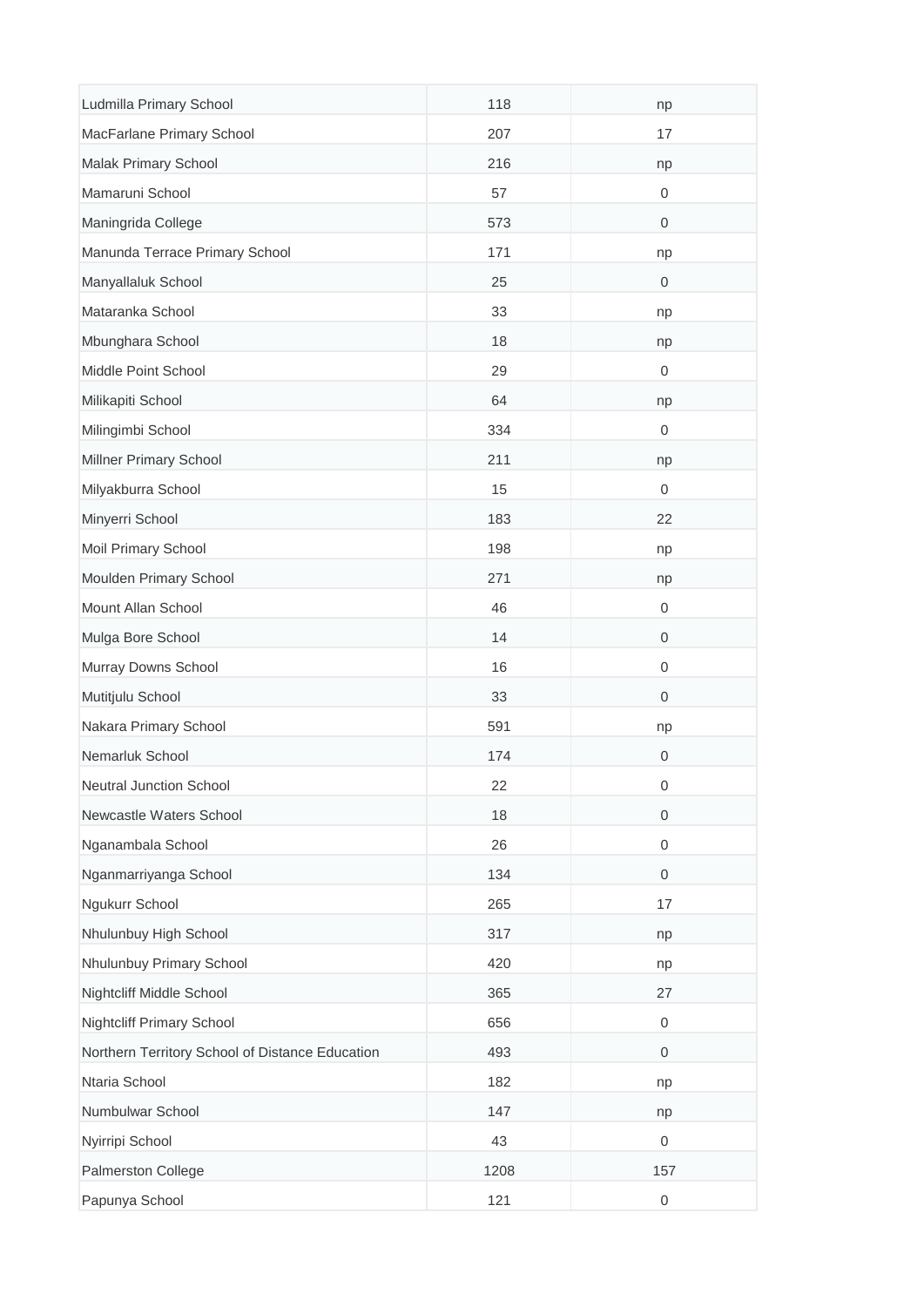| Parap Primary School                | 507  | $\boldsymbol{0}$    |
|-------------------------------------|------|---------------------|
| Peppimenarti School                 | 61   | np                  |
| Pigeon Hole School                  | 27   | $\mathbf 0$         |
| Pine Creek School                   | 44   | np                  |
| Pularumpi School                    | 46   | $\mathbf 0$         |
| Ramingining School                  | 266  | np                  |
| Robinson River School               | 53   | $\boldsymbol{0}$    |
| Rockhampton Downs School            | 26   | $\boldsymbol{0}$    |
| Rosebery Primary School             | 516  | 14                  |
| Ross Park Primary School            | 482  | $\boldsymbol{0}$    |
| Sadadeen Primary School             | 236  | np                  |
| Sanderson Middle School             | 392  | 99                  |
| Shepherdson College                 | 551  | np                  |
| <b>Stirling School</b>              | 17   | 0                   |
| Stuart Park Primary School          | 655  | $\boldsymbol{0}$    |
| Taminmin College                    | 1170 | 172                 |
| Tennant Creek High School           | 201  | np                  |
| <b>Tennant Creek Primary School</b> | 396  | 29                  |
| <b>Timber Creek School</b>          | 37   | np                  |
| <b>Tipperary Station School</b>     | np   | np                  |
| Titjikala School                    | 36   | $\mathbf 0$         |
| Ti Tree School                      | 64   | $\boldsymbol{0}$    |
| Top End School of Flexible Learning | 83   | $\boldsymbol{0}$    |
| Urapunga School                     | 29   | 0                   |
| Wagaman Primary School              | 300  | np                  |
| Wallace Rockhole School             | 24   | $\boldsymbol{0}$    |
| Walungurru School                   | 57   | $\mathsf{O}\xspace$ |
| Wanguri Primary School              | 387  | np                  |
| Warruwi School                      | 104  | np                  |
| Watarrka School                     | np   | np                  |
| Watiyawanu School                   | 53   | np                  |
| Willowra School                     | 72   | np                  |
| Woodroffe Primary School            | 453  | np                  |
| <b>Woolaning School</b>             | np   | np                  |
| Woolianna School                    | 42   | np                  |
| Wugularr School                     | 140  | $\boldsymbol{0}$    |
| Wulagi Primary School               | 271  | 16                  |
| Yarralin School                     | 56   | np                  |